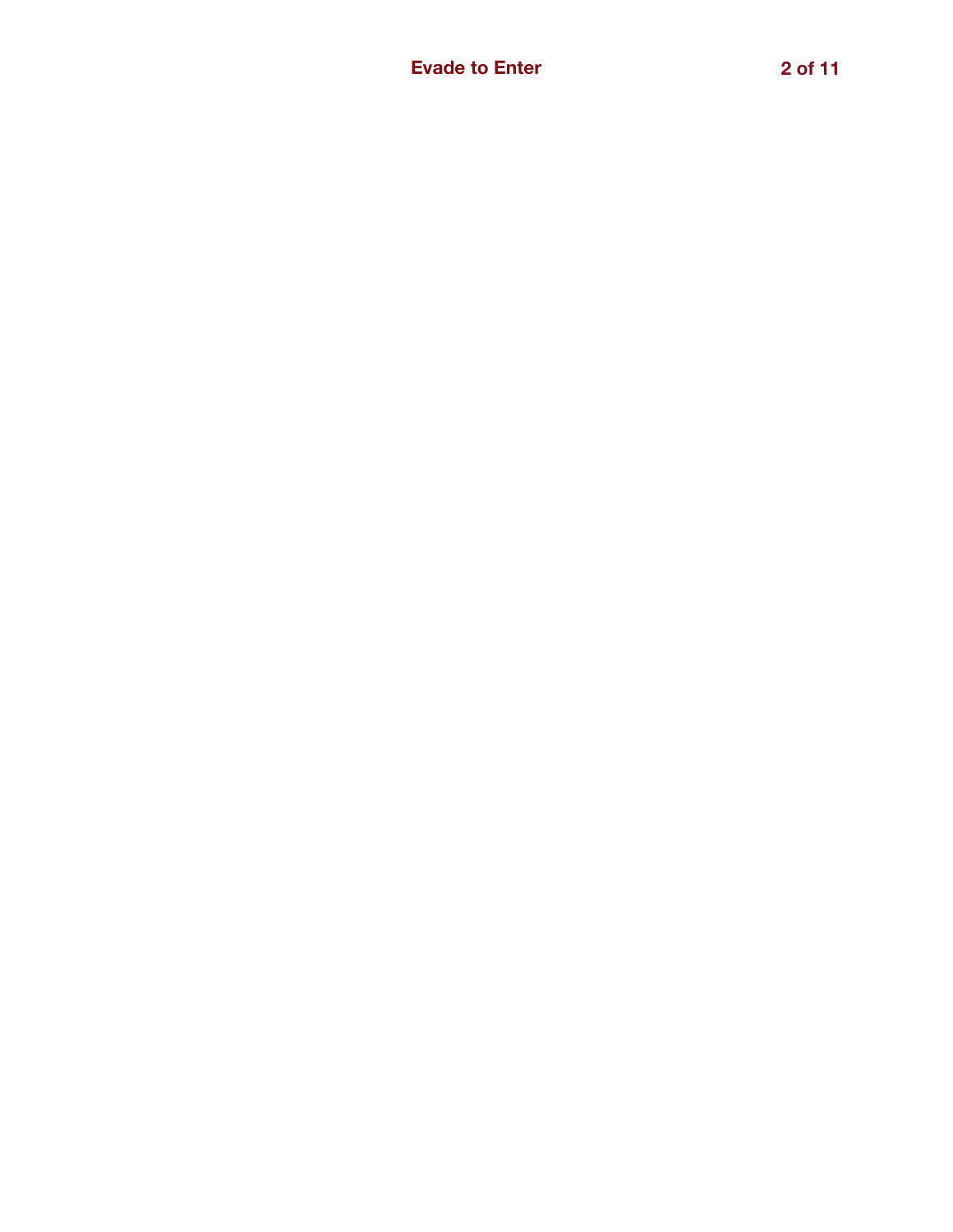What do martial arts instructors mean when they talk about *evade to enter*?

In our last article we looked at how to *[evade to escape](https://gracemartialarts.com/2018/06/16/evade-to-escape/)*. That should be our first response to someone attacking us. If you can get away – get away. But if you can't get away – **evade to enter**.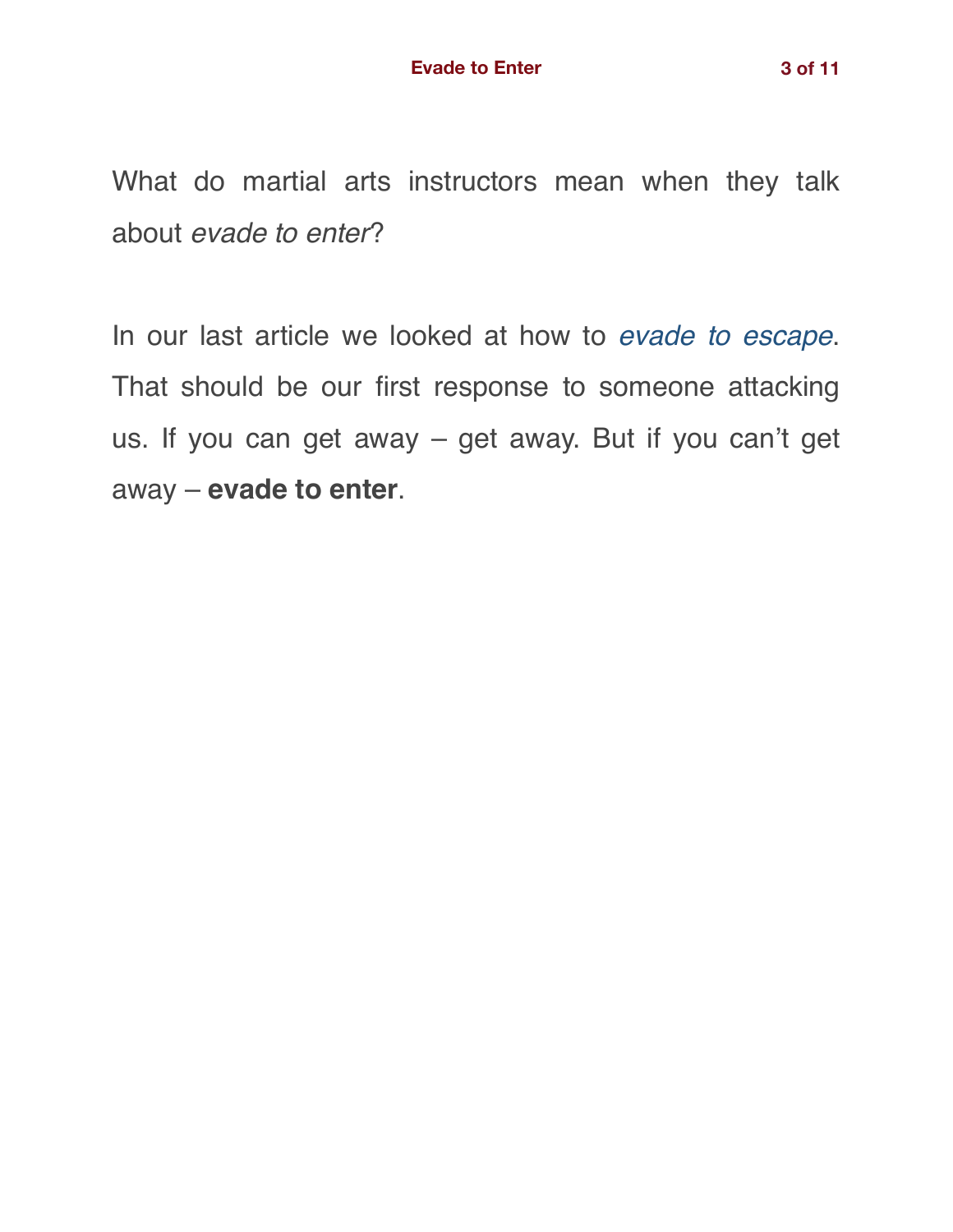#### The Process

In Yon Ch'uan Martial Arts we speak about this process as

• Evade

–

- Ward off
- Escape

Ward off is one of the four basic methods of the application of expressing energy in Yon Ch'uan:

- 1. Push
- 2. Ward Off Slanting Upwards
- 3. Press Forward
- 4. Pull Back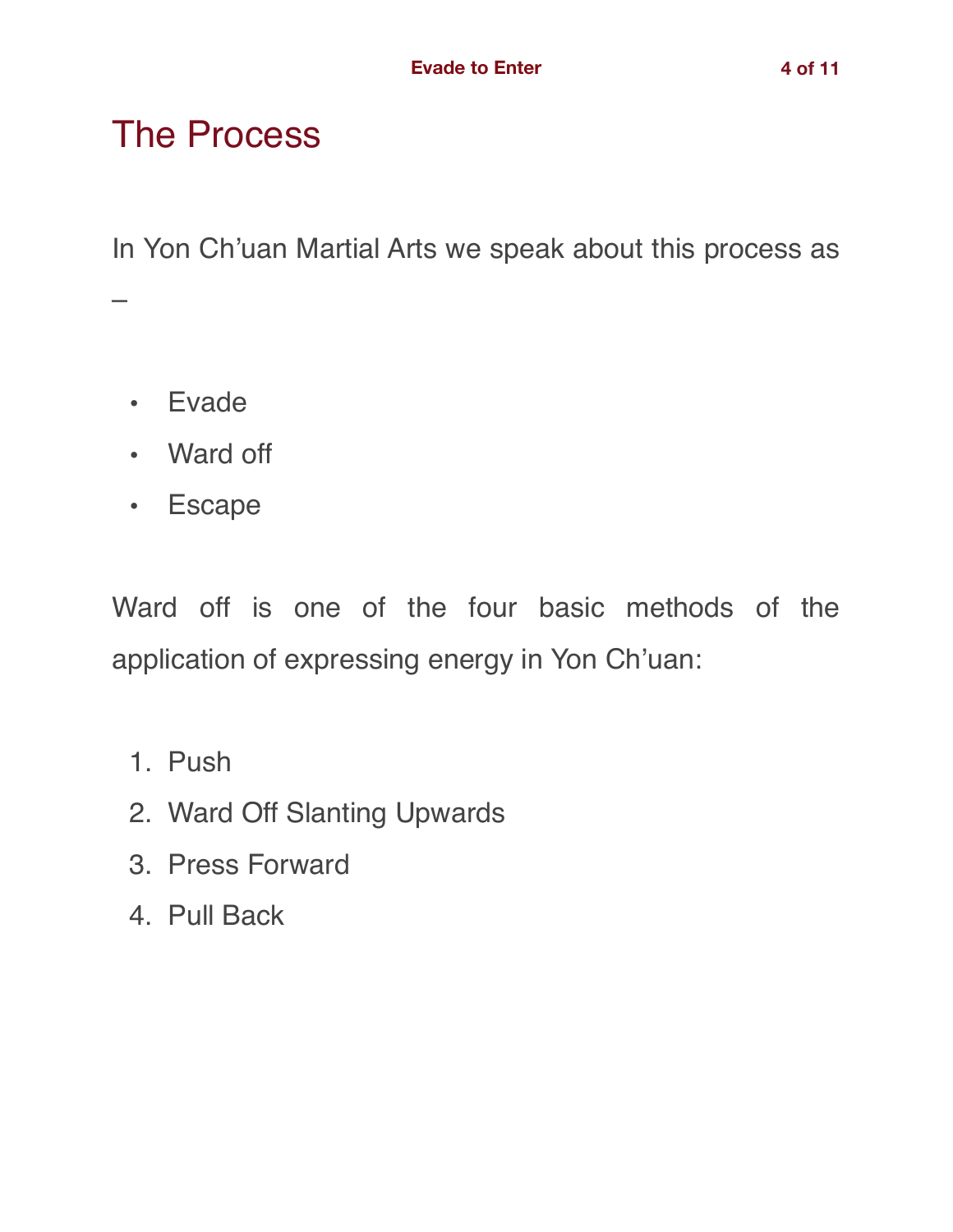*"These four should be clearly differentiated. When these four methods of applying energy are understood, one can then follow the opponent's high and low movements, thus making it difficult for the opponent to mount an effective attack.*

*We let the opponent attack us with his hard strength. Using as little as FOUR OUNCES OF PRESSURE, we are able turn aside his THOUSAND POUNDS of force, letting the attacker fall into empty void. When the chance comes, we return his attack by JOINING to him without letting up, FOLLOWING his every move and STICKING to him even if he moves backward in an attempted retreat. This STICKING ability cannot be done if we use force." The Song of Pushing Hands/ Sticky Hands, [Yon Ch'uan Martial Arts Black Belt Study](http://www.gracemartialarts.org/GMA-docs/Black_Belt_Study_Guide_with_Scriptures.pdf) [Guide](http://www.gracemartialarts.org/GMA-docs/Black_Belt_Study_Guide_with_Scriptures.pdf), p 62*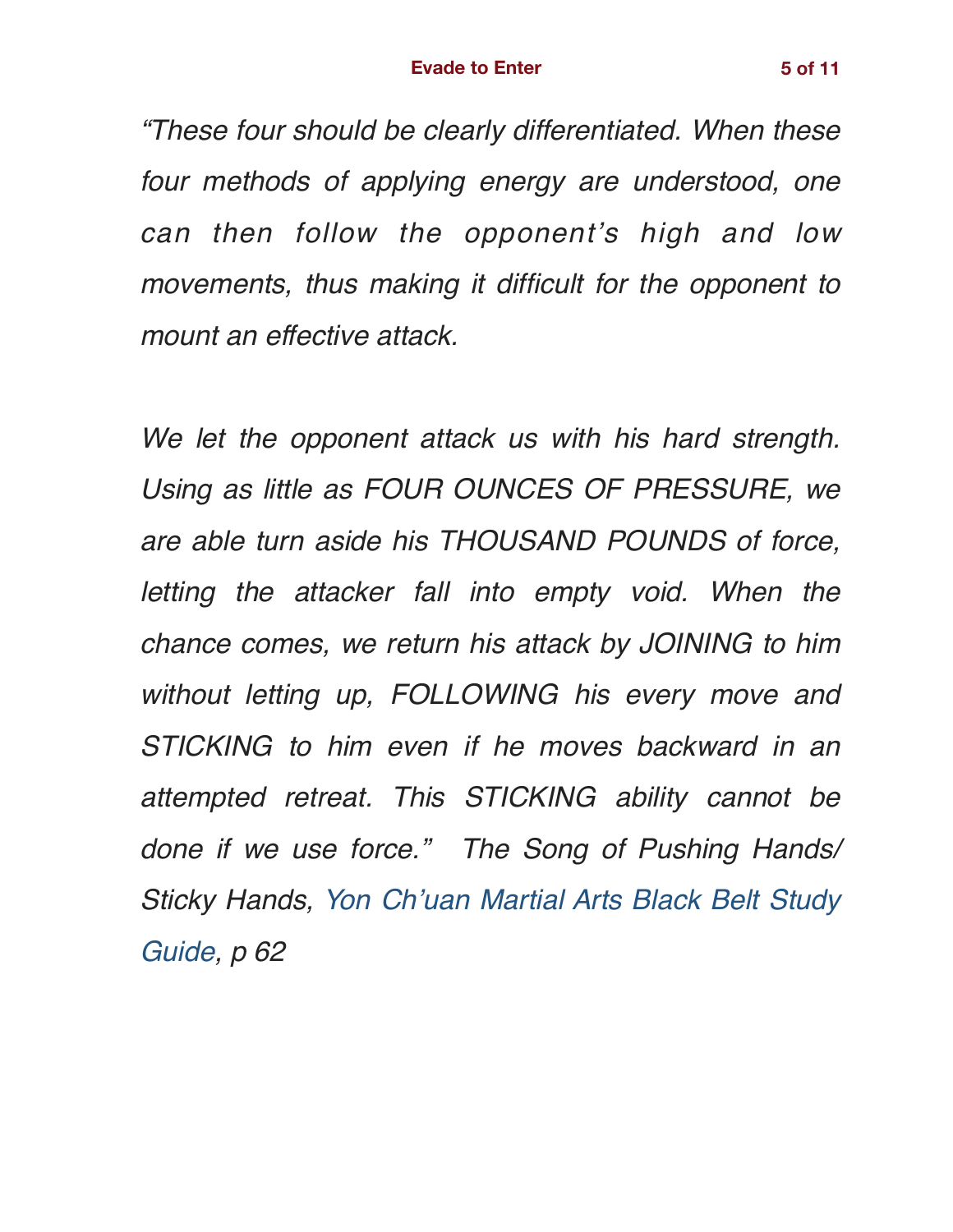This is another way of understanding "evade to enter." We do not teach students to enter **unless necessary**. If a student can effect an evasion that leads to escape, they should do that first. However, if escape is not possible then entering through "ward off" will help the student escape from even a strong attack.

This is **not fighting** – it is **defending**. This is a big difference for the student of self defense. Once the student can escape from an attacker, that should be their choice – not staying around to fight. Some of the "ward off" techniques may appear to be fighting, but they are not.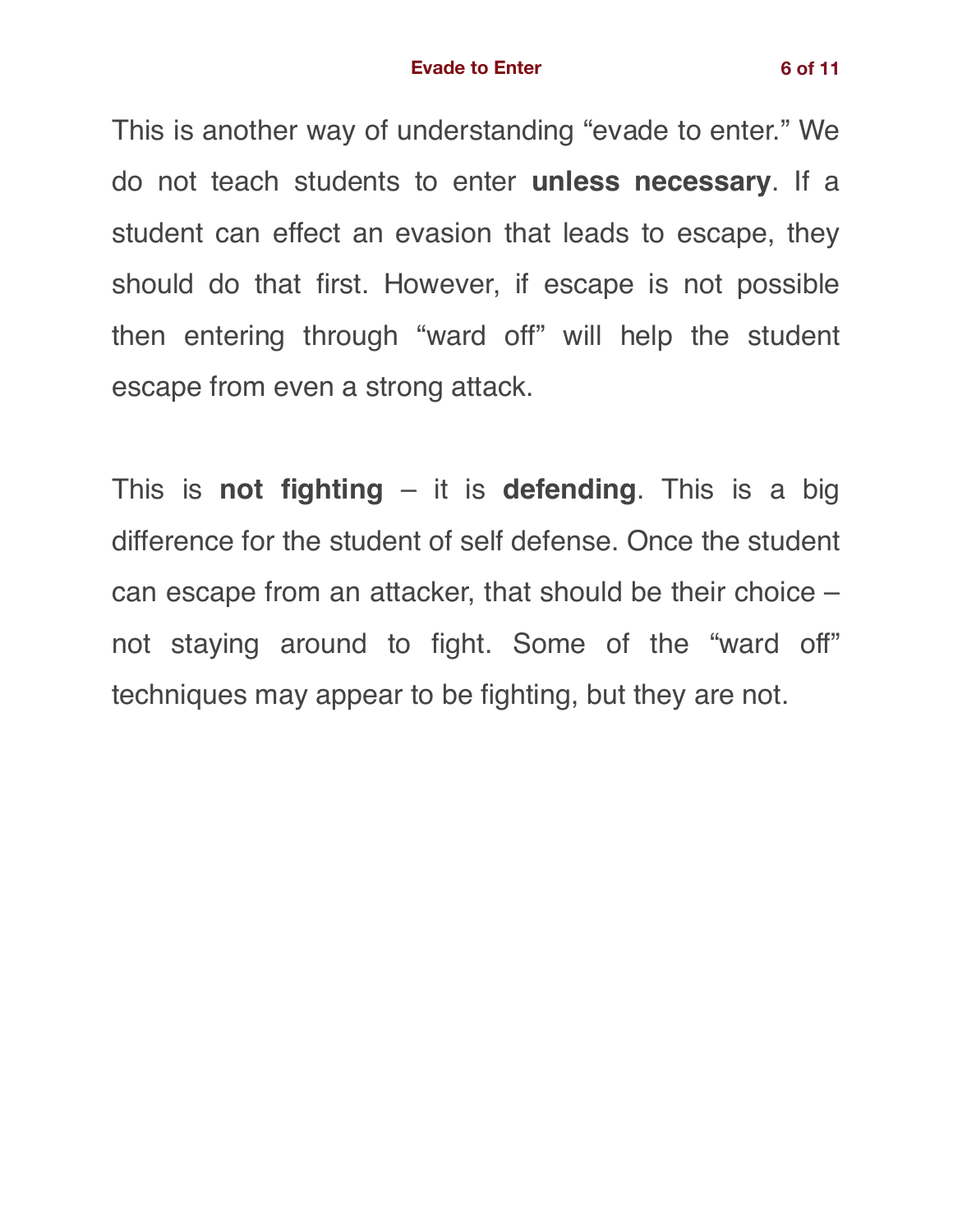### **Power**

The source of strength in Yon Ch'uan comes from a relaxed posture. That doesn't come naturally for new students, so teachers will work with them to develop balanced whole body **power** and connect that with physical movement that is **springy**.

It's based on taking advantage of how God created the human body and using what He has given us as tools to defend ourselves against harm. An 80 pound girl can effectively defend against a 180 pound man if she understands how to maximize her power through wholebody movements.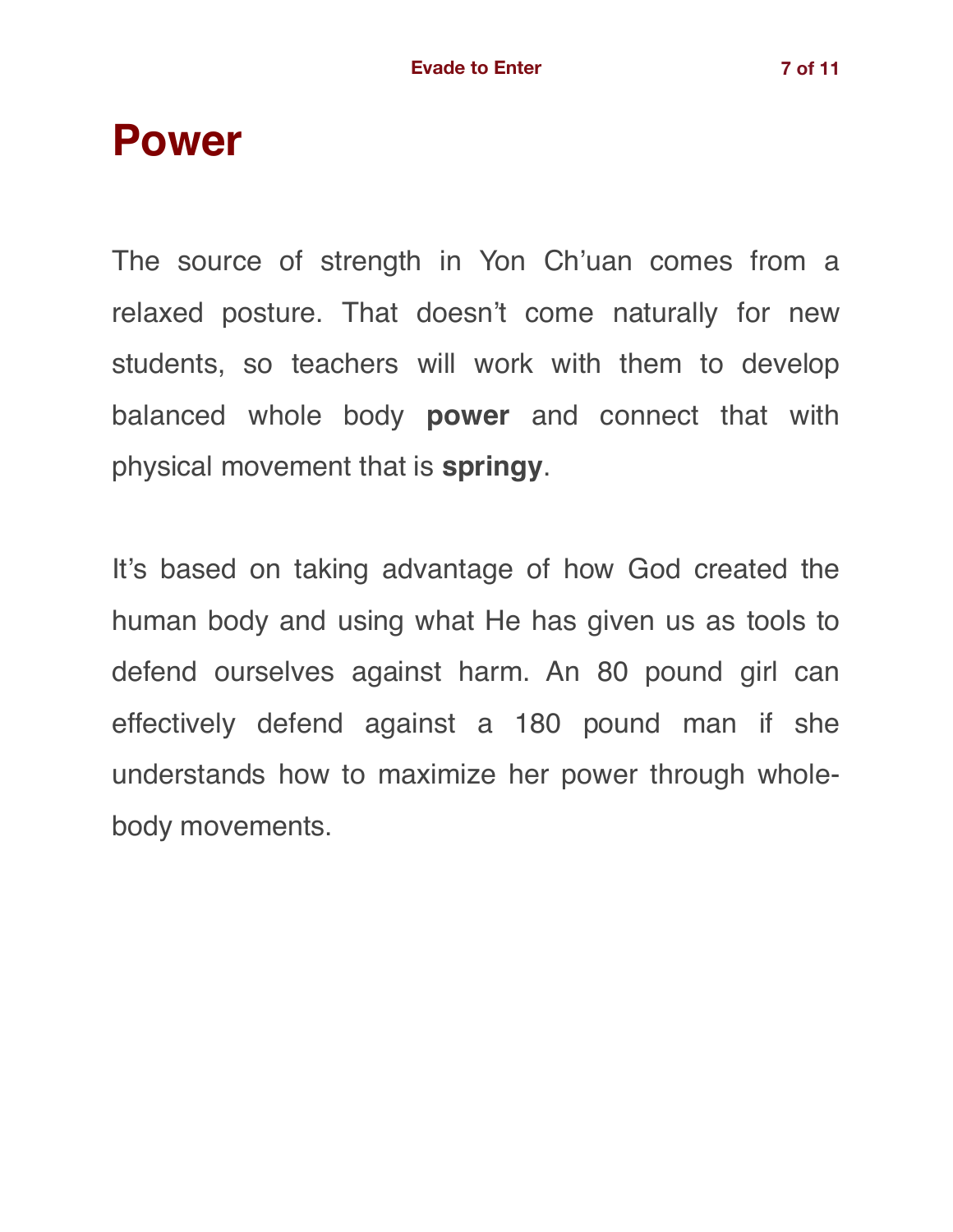The Six Basic Principles of Yon Ch'uan are:

- 1. Redirection
- 2. Evasion
- 3. Quartering
- 4. Entrapment
- 5. Absorption
- 6. Reflection

The first thing we need to emphasize about use of power in self defense is to **NOT meet force with force** –

*"The essential difference between meeting force with external ridged strength as opposed to internal energy is when resisting force with force you engage the attacker on his/her terms. Whereas, when using SOFT internal energy, you deny both your attacker's expectations and the object of his/her attack: Yourself. Through routine practice the student acquires startling speed and*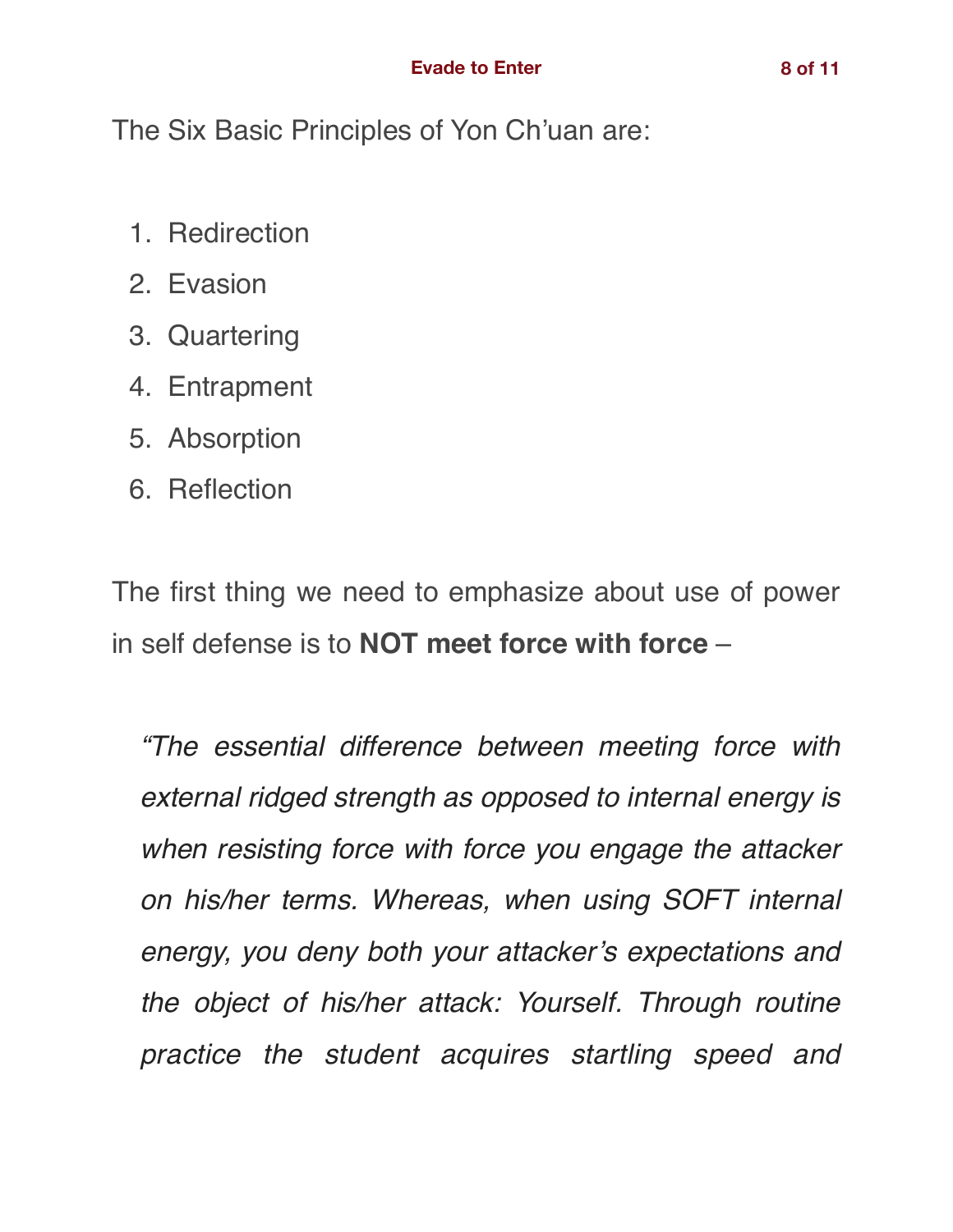*focused strength with superior ability to apply effortlessly the six basic principles unique to the Yon Ch'uan Martial Arts system. These basic principles are redirection, evasion, quartering, entrapment, absorption and reflection. The Yon Ch'uan Martial Art system teaches students to avoid physical force, whenever possible, but when unavoidable, how to utilize the escalation of force to ensure personal safety. Students develop realistic easy-to-use self- defense skills, personal discipline and Christ-centered confidence!" [Yon Ch'uan Martial Arts](http://www.gracemartialarts.org/GMA-docs/Black_Belt_Study_Guide_with_Scriptures.pdf) [Black Belt Study Guide](http://www.gracemartialarts.org/GMA-docs/Black_Belt_Study_Guide_with_Scriptures.pdf), p 7*

Trying to use force against force only works if you are much stronger than the attacker. The chances of a weaker person attacking you are low. The chances of a stronger person attacking you are high. Thus, we learn how to generate power differently than force to force. We emphasize evasion and quartering, which we will address in some detail later in our series.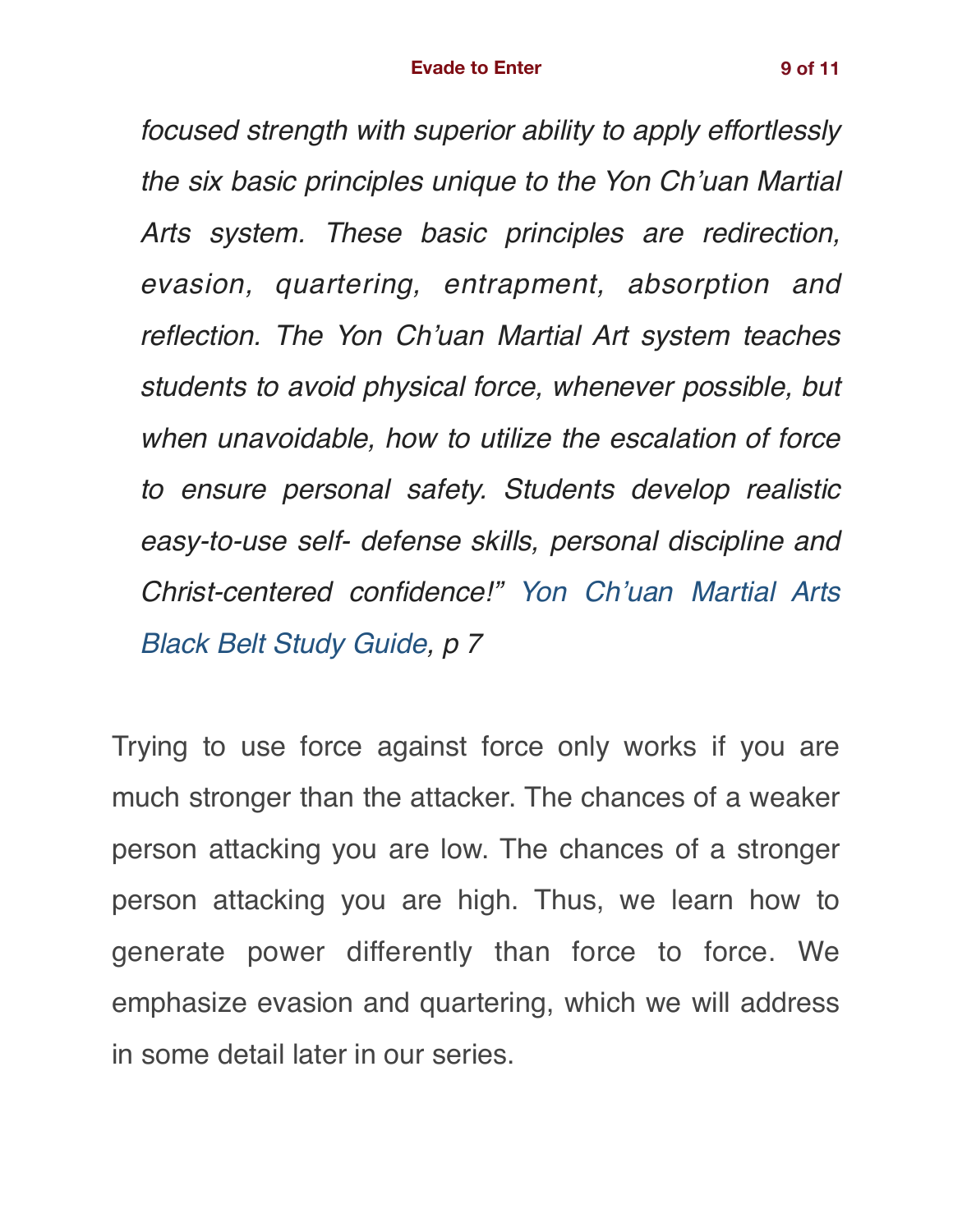## **Speed**

It is surprising to see how quickly someone can change an attack into powerful self defense. Our goal for students is to accomplish that in less than two seconds.

While a student can eventually evade and escape in about one second, evading to enter to escape will take a little longer – about two seconds total. That's because the student will push, pull, strike, kick or throw the attacker just before escaping to safety. That will add another second to the technique. If the attack is especially strong, the student may launch a flurry of techniques that might add another one or two seconds to the total response prior to escape. The larger goal is to finish your defense in under five seconds to limit injury to yourself.

Again – and this is VERY important – our goal is to **escape** from an attacker, not **fight** with them.